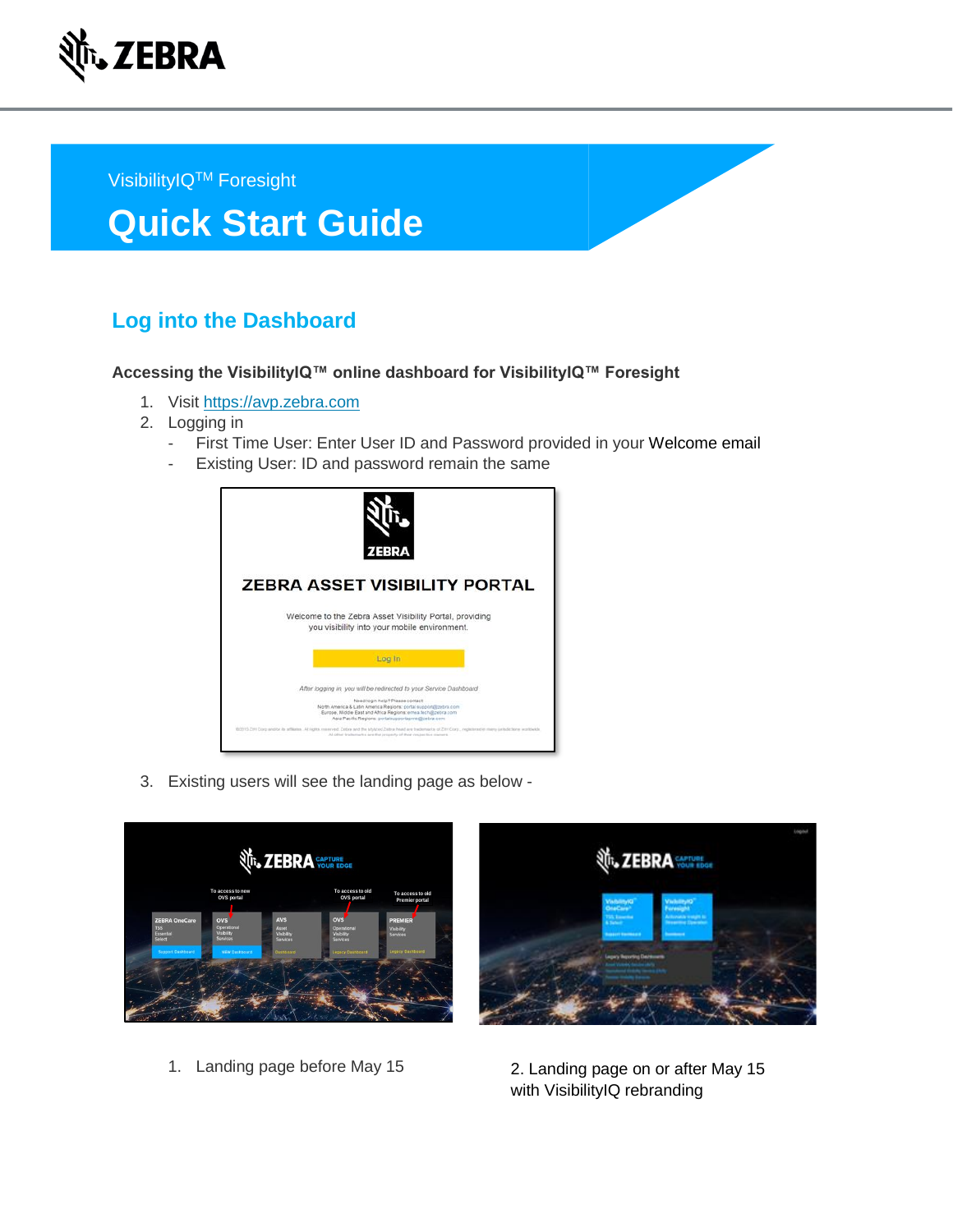

- To access the new dashboard and reports, click on
	- o "OVS (New Dashboard) tile (before May 15), or
	- o "VisibilityIQ Foresight" tile (on or after May 15)
- For OVS customers who need to access the old OVS reports not available in the new portal, click on
	- o "OVS (Legacy Dashboard)" tile (before May 15), or
	- o "Operational Visibility Service (OVS)" link under "Legacy Reporting Dashboards" (on or after May 15).
- For Premier customers who need to access the premier reports not available in the new portal, click on
	- o "Premier (Legacy Dashboard)" tile (before May 15), or
	- o "Premier Visibility Service " link under "Legacy Reporting Dashboards" (on or after May 15).

## **Dashboard Setup - User Settings**

After login, you'll get access to your specific VisibilityIQ view for VisibilityIQ Foresight



1. Click on the gear icon on the Global Navigation Bar in the top right corner



2. Click on 'Settings' to set your user preferences.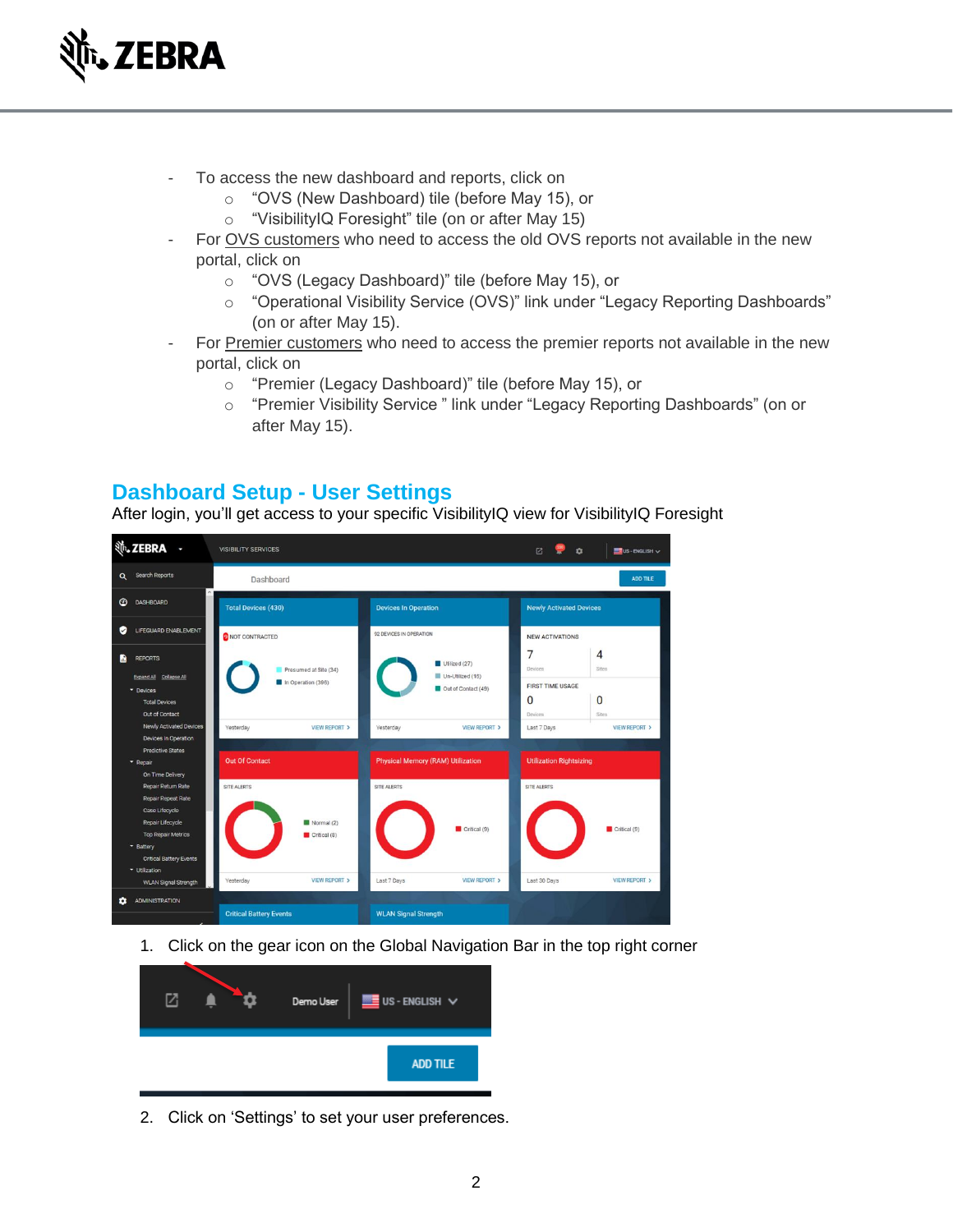

|          |                     | 囜                  |                              |        |             |
|----------|---------------------|--------------------|------------------------------|--------|-------------|
|          |                     | QCT487             |                              |        |             |
|          |                     | Settings<br>Logout |                              |        |             |
|          |                     |                    |                              |        |             |
| Settings |                     |                    |                              | CANCEL | <b>DONE</b> |
|          | Date Format         | Jan 21, 2017       |                              |        |             |
|          | <b>Time Format</b>  | 13:00:00           |                              |        |             |
|          | Time zone           |                    | (UTC-05:00) America/New York |        |             |
|          | Print Length Metric | Centimeter         |                              |        |             |

3. Select your preferences in the pop-up window above and click 'Done'

Additionally, in the Global Navigation Bar, you can

- Click on the 'Notification' icon to see any current alerts
- Click on the 'External Links' to access other Zebra URLs or MDM console (if applicable)
- Click on the flag icon to change your 'Language Settings'

| Links to other<br>portals | <b>Notifications</b> | <b>Language Setting</b> |
|---------------------------|----------------------|-------------------------|
|                           | Demo User            | US - ENGLISH V          |
|                           |                      | <b>ADD TILE</b>         |

Your VisibilityIQ Foresight dashboard is ready to use.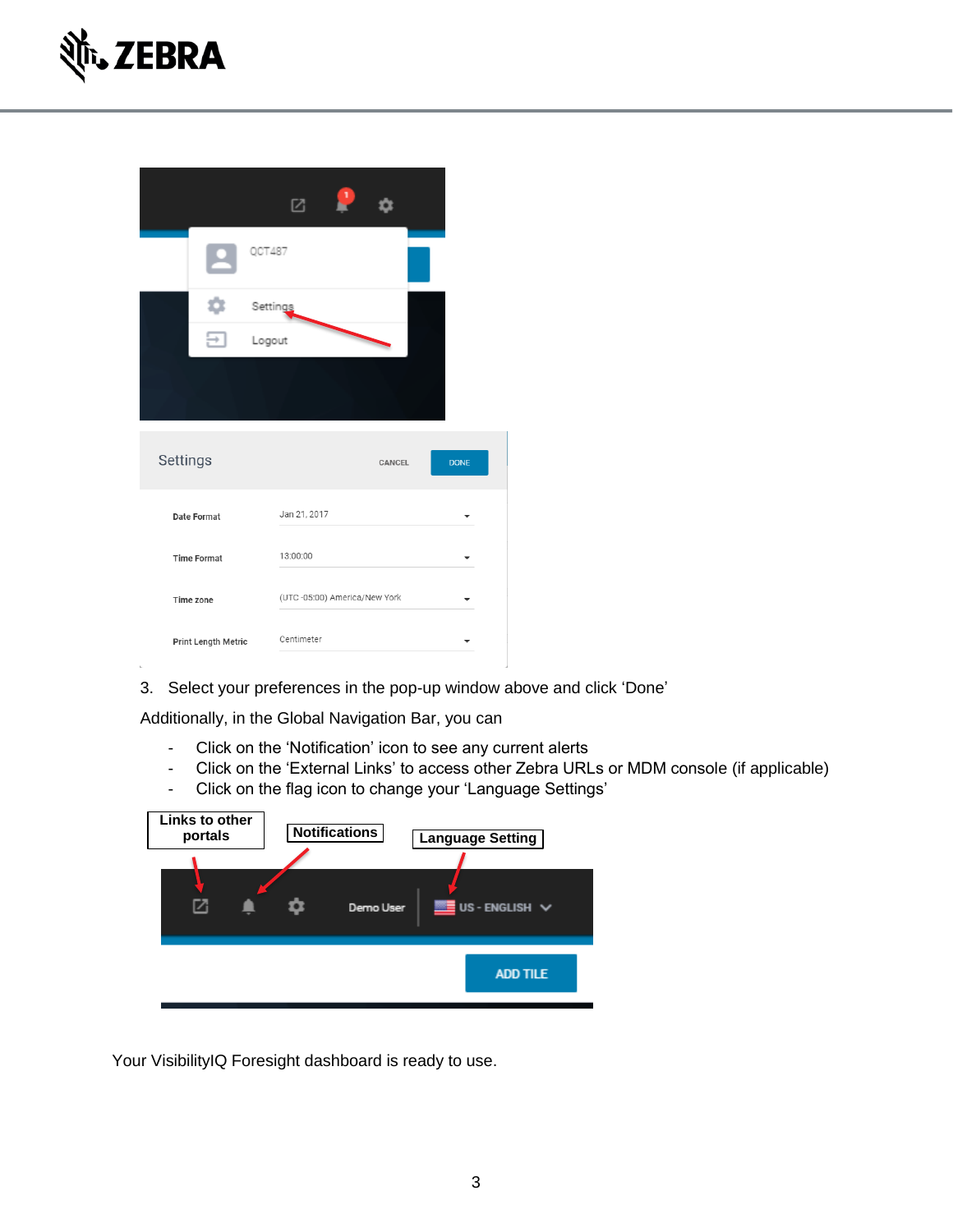

# **Dashboard Setup - Add Reports to Your Dashboard**

1. Add report tiles to your view

Click on 'Add Tile' in the top right corner on the Global Navigation Bar to access the Tile Library



2. Select the reports you wish to add, and click 'Add To Dashboard'.

| <b>En</b> Dashboard                                | Tile Library                       |                                                  |                                     |
|----------------------------------------------------|------------------------------------|--------------------------------------------------|-------------------------------------|
| Contracts                                          |                                    |                                                  | ADD TO DASHBOARD                    |
| <b>EXPIRING</b><br>CLess than 90 days              | Case Lifecycle                     | Θ<br>Out of Contact<br>$\checkmark$              | Repair Lifecycle                    |
| 90-179 days<br>180 days or more<br>Total contracts | B<br>Contracts                     | LifeGuard Analytics                              | Top Repair Metrics                  |
| Yesterday                                          | Storage Memory<br>%<br>Utilization | <b>Devices In Operation</b><br>o<br>$\checkmark$ | <b>Utilization Rightsizing</b><br>% |
|                                                    | <b>III</b> Predictive States       |                                                  |                                     |

3. The summary view tiles of the reports selected will be displayed on the dashboard

| 中<br>Dashboard    |                         |                         |                |                             | ADD TILE                                    |
|-------------------|-------------------------|-------------------------|----------------|-----------------------------|---------------------------------------------|
| Contracts         |                         | <b>Repair Lifecycle</b> |                | <b>Devices In Operation</b> |                                             |
| <b>EXPIRING</b>   |                         | Open Orders             | 120            | 7,077 DEVICES IN OPERATION  |                                             |
| Less than 90 days | $\mathbb O$             | <b>O</b> Expected       | 49             |                             |                                             |
| 90 - 179 days     | $\bf 0$                 | In Repair               | 124            |                             | Utilized (5,083)                            |
|                   |                         | Repaired                | 18             |                             | Un-Utilized (1,321)<br>Out of Contact (673) |
| 180 days or more  | $\overline{2}$          | Shipped                 | $\overline{2}$ |                             |                                             |
| Total contracts   | $\overline{2}$          | Available Spares        | 40             |                             |                                             |
| Yesterday         | <b>VIEW REPORT &gt;</b> | Last 7 Days             | VIEW REPORT >  | Yesterday                   | <b>VIEW REPORT &gt;</b>                     |
| Out Of Contact    |                         |                         |                |                             |                                             |
| SITE ALERTS       |                         |                         |                |                             |                                             |
|                   | Normal (184)            |                         |                |                             |                                             |
|                   | Warning (52)            |                         |                |                             |                                             |
|                   | Critical (27)           |                         |                |                             |                                             |
| Yesterday         | <b>VIEW REPORT &gt;</b> |                         |                |                             |                                             |

4. User can click on the tile to move it around on the dashboard, or delete it by click on the "X" when hovering over on the tile title.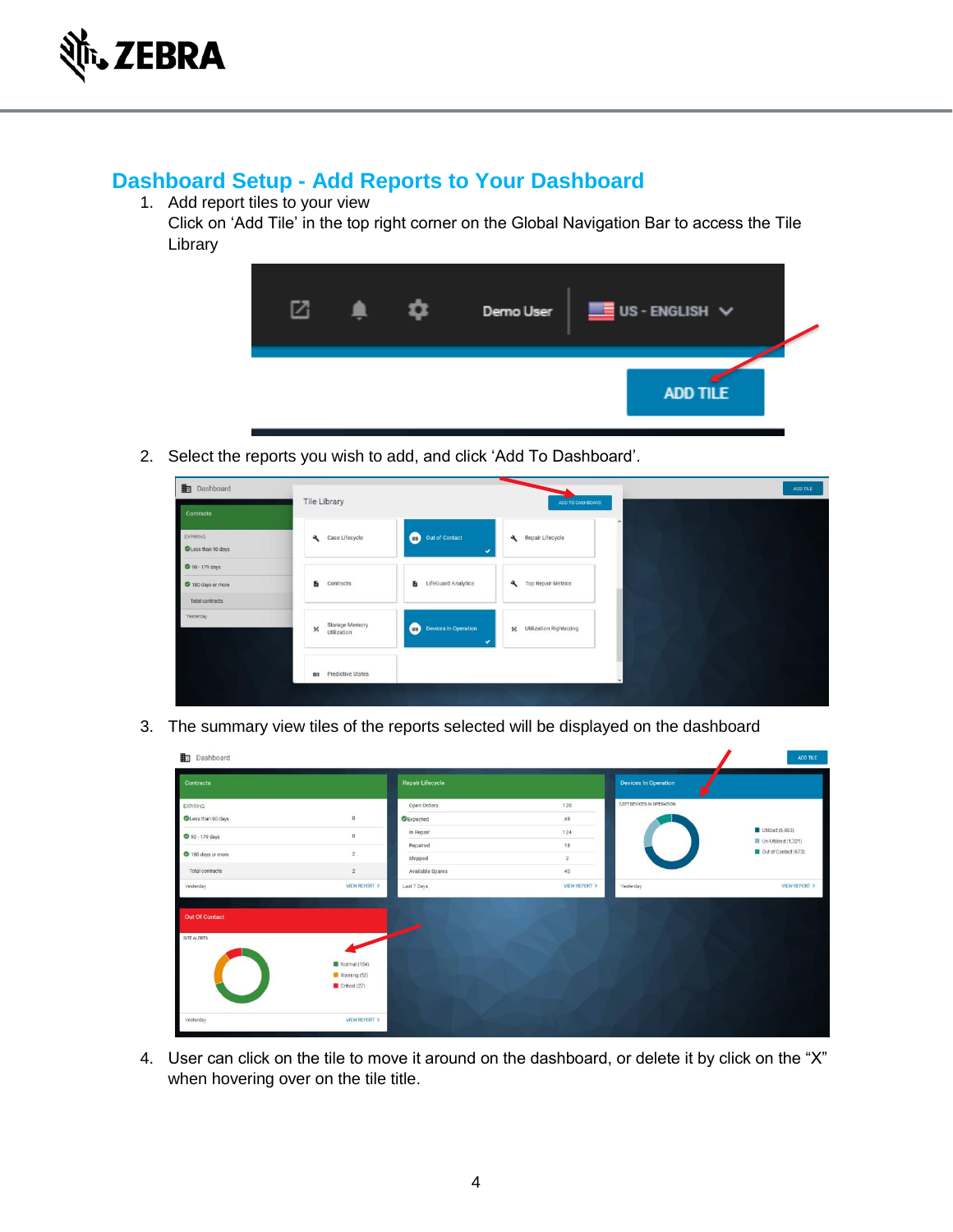

# **Left-Hand Side Navigation Bar**

Reports can also be accessed through the Navigation Bar

| <b>∛<sub>1</sub>, ZEBRA →</b>                                                                                                                                                                                                                   | VISIBILITY SLAVICES                               |                                                                                           |                                                                                                           |                                                                                                 |                                                                                                | $\begin{array}{ccccc}\n\hline\n\end{array}$<br>$\bullet$ | $\blacksquare$ US - ENGLISH $\vee$                                        |
|-------------------------------------------------------------------------------------------------------------------------------------------------------------------------------------------------------------------------------------------------|---------------------------------------------------|-------------------------------------------------------------------------------------------|-----------------------------------------------------------------------------------------------------------|-------------------------------------------------------------------------------------------------|------------------------------------------------------------------------------------------------|----------------------------------------------------------|---------------------------------------------------------------------------|
| Q Search Reports                                                                                                                                                                                                                                | 膧<br>Dashboard                                    |                                                                                           |                                                                                                           |                                                                                                 |                                                                                                |                                                          | ADD TILE                                                                  |
| C DASHBOARD                                                                                                                                                                                                                                     | <b>Devices In Operation</b>                       |                                                                                           | Contracts                                                                                                 |                                                                                                 | <b>Repair Lifecycle</b>                                                                        |                                                          |                                                                           |
| <b>REPORTS</b><br>Expand All Collapse All<br>$\triangleright$ Repair<br>- Battery<br><b>Critical Battery Events</b><br>v Utilization<br><b>WLAN Signal Strength</b><br>Physical Memory (RAM)                                                    | 7,077 DEVICES IN OPERATION<br>Yesterday           | Utilized (5 083)<br>Un-Utilized (1321)<br>Out of Contact (673)<br><b>VIEW REPORT &gt;</b> | <b>EXPIRING</b><br>Less than 90 days<br>90 - 179 days<br>180 days or more<br>Total contracts<br>Yesterday | $\overline{0}$<br>$\overline{0}$<br>$\overline{2}$<br>$\overline{2}$<br><b>VIEW REPORT &gt;</b> | Open Orders<br>Expected<br>In Repair<br>Repaired<br>Shipped<br>Available Spares<br>Last 7 Days |                                                          | 120<br>49<br>124<br>18<br>$\overline{2}$<br>40<br><b>VIEW REPORT &gt;</b> |
| Utilization<br>Storage Memory<br>Utilization<br><b>Utilization Rightsizing</b><br>* Devices<br>Out of Contact<br>Devices In Operation<br><b>Predictive States</b><br>$\sim$ Contracts<br>Contracts<br>▼ LifeGuard<br><b>LifeGuard Analytics</b> | <b>Out Of Contact</b><br>SITE ALERTS<br>Yesterday | Normal (184)<br>Warning (52)<br>Critical (27)<br><b>VIEW REPORT &gt;</b>                  |                                                                                                           |                                                                                                 |                                                                                                |                                                          |                                                                           |

- Click on '**Search Reports**' to find a report
- Clicking '**Dashboard**' will always bring you back to the main view page
- Click on '**Expand All**' under '**Reports**' to show all reports available under each report category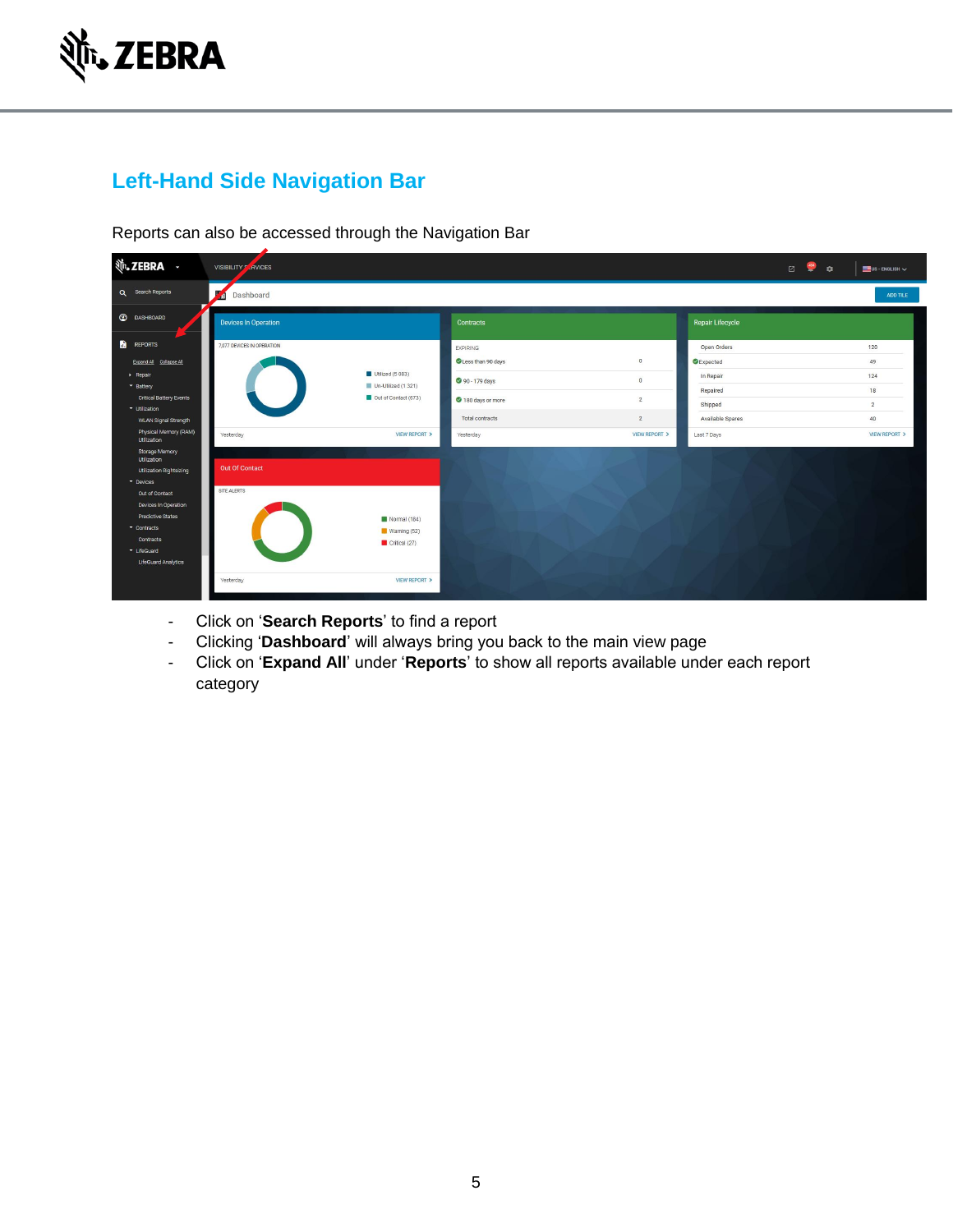

# **Report Expanded View**

After you click "View Report" on a report tile or click a report from left-hand side navigation bar, you will go to the expanded view of the report as the example below

| <b>Newly Activated Devices</b>                      |                               | <b>Devices In Operation</b>     |                                                           |  |
|-----------------------------------------------------|-------------------------------|---------------------------------|-----------------------------------------------------------|--|
| <b>NEW ACTIVATIONS</b>                              |                               | <b>212 DEVICES IN OPERATION</b> |                                                           |  |
| 2<br><b>Devices</b><br><b>FIRST TIME USAGE</b><br>0 | <b>Sites</b><br>0             |                                 | Utilized (106)<br>Un-Utilized (94)<br>Out of Contact (12) |  |
| Devices<br>Last 7 Days                              | <b>Sites</b><br>VIEW REPORT > | Yesterday                       | <b>VIEW REPORT</b>                                        |  |
| <b>Storage Memory Utilization</b>                   |                               | <b>Out Of Contact</b>           |                                                           |  |
| <b>SITE ALERTS</b>                                  |                               | <b>SITE ALERTS</b>              |                                                           |  |
|                                                     |                               |                                 |                                                           |  |



The following components are included in the expanded view of a report

- Graph section: 1 or more graphs show the relevant insight in a report
- Data grid section: info such as devices, site, model, etc. to provide more details of device metrics.
- Site search box: user can search a specific site to view in the report
- Filters: user can select any filter in the dropdown list of filters to view the report.
- Date picker: user can select different time range to view the report
- Report Export: user can export report to Excel (data grid only) and PDF (Graphs only)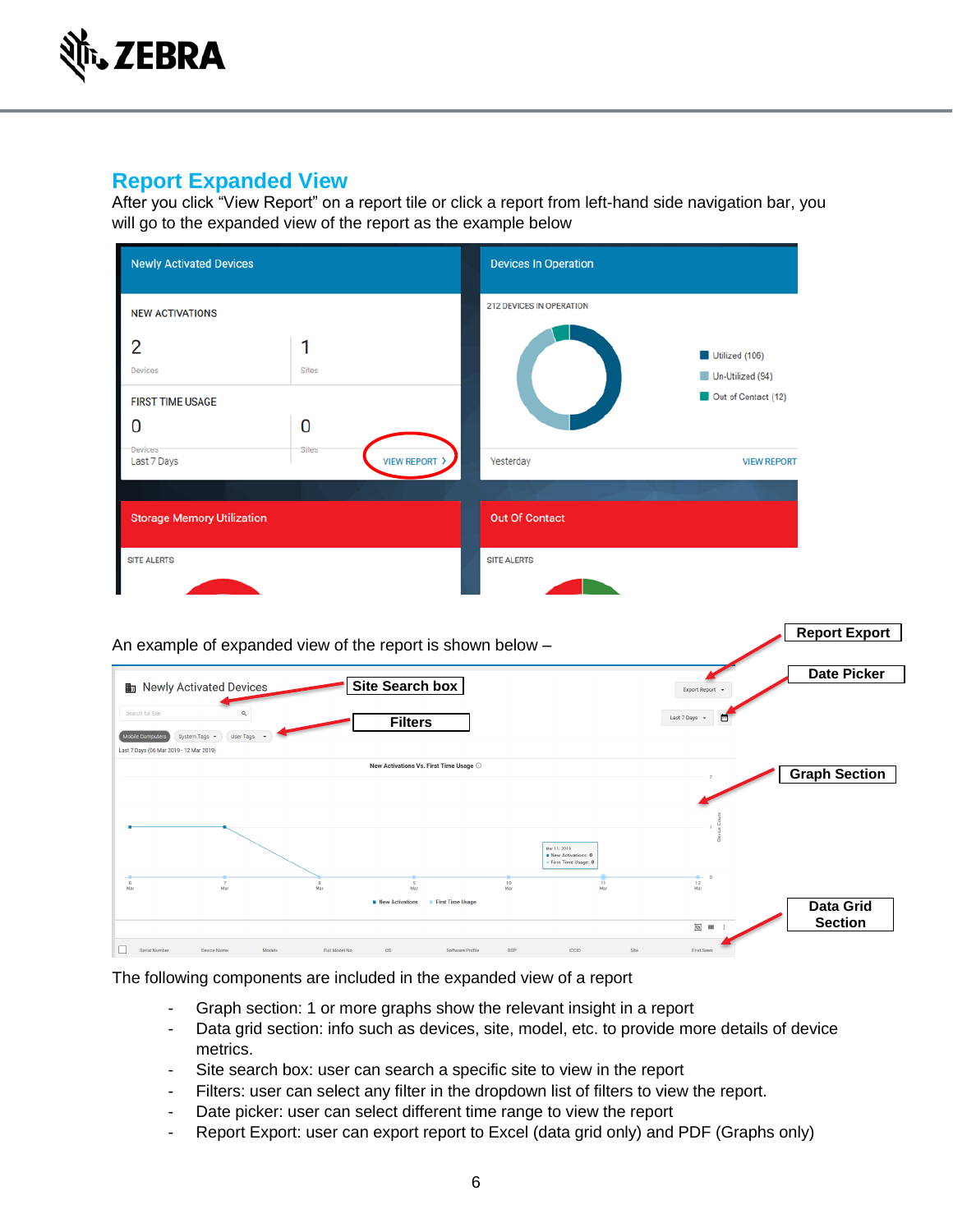

#### **Preset Dates and Date Picker**

In the report view, you can select different date ranges (if applicable to the report) through the 'Preset Dates' and 'Date Picker' icons located in the upper-right corner of the page

| Search for Site                                             | $\alpha$                                 |                     |                                              |                  |                         |                                                                    | 茴<br>Last 7 Days +          |
|-------------------------------------------------------------|------------------------------------------|---------------------|----------------------------------------------|------------------|-------------------------|--------------------------------------------------------------------|-----------------------------|
| Mobile Computers<br>Last 7 Days (06 Mar 2019 - 12 Mar 2019) | System Tags +<br>User Tags $\rightarrow$ |                     |                                              |                  |                         |                                                                    |                             |
|                                                             |                                          |                     | New Activations Vs. First Time Usage $\odot$ |                  |                         |                                                                    |                             |
|                                                             |                                          |                     |                                              |                  |                         |                                                                    |                             |
|                                                             |                                          |                     |                                              |                  |                         |                                                                    |                             |
|                                                             |                                          |                     |                                              |                  |                         |                                                                    | Device Count                |
|                                                             |                                          |                     |                                              |                  |                         | Mar 11, 2019<br>. New Activations: 0<br><b>First Time Usage: 0</b> |                             |
|                                                             | $\tau$<br>Mar                            | $\mathbf{s}$<br>Mar | $\overline{9}$<br>Mar                        |                  | 10 <sub>10</sub><br>Mar | $\overline{\mathbf{1}}$<br>Mar                                     | $\blacksquare$<br>12<br>Mar |
|                                                             |                                          |                     | <b>New Activations</b>                       | First Time Usage |                         |                                                                    |                             |
|                                                             |                                          |                     |                                              |                  |                         |                                                                    |                             |

The Preset date range will vary by report

-

- User can select a pre-set date range from the drop-down list after clicking the "Date Picker" icon.
- User can click "Custom Range" and then select the start date, end date from the pop-up calendar, and click "Apply" to select a custom data range.



❖ Note: Preset date ranges and date picker are specific to each report. Not all reports have the same preset date ranges available to them.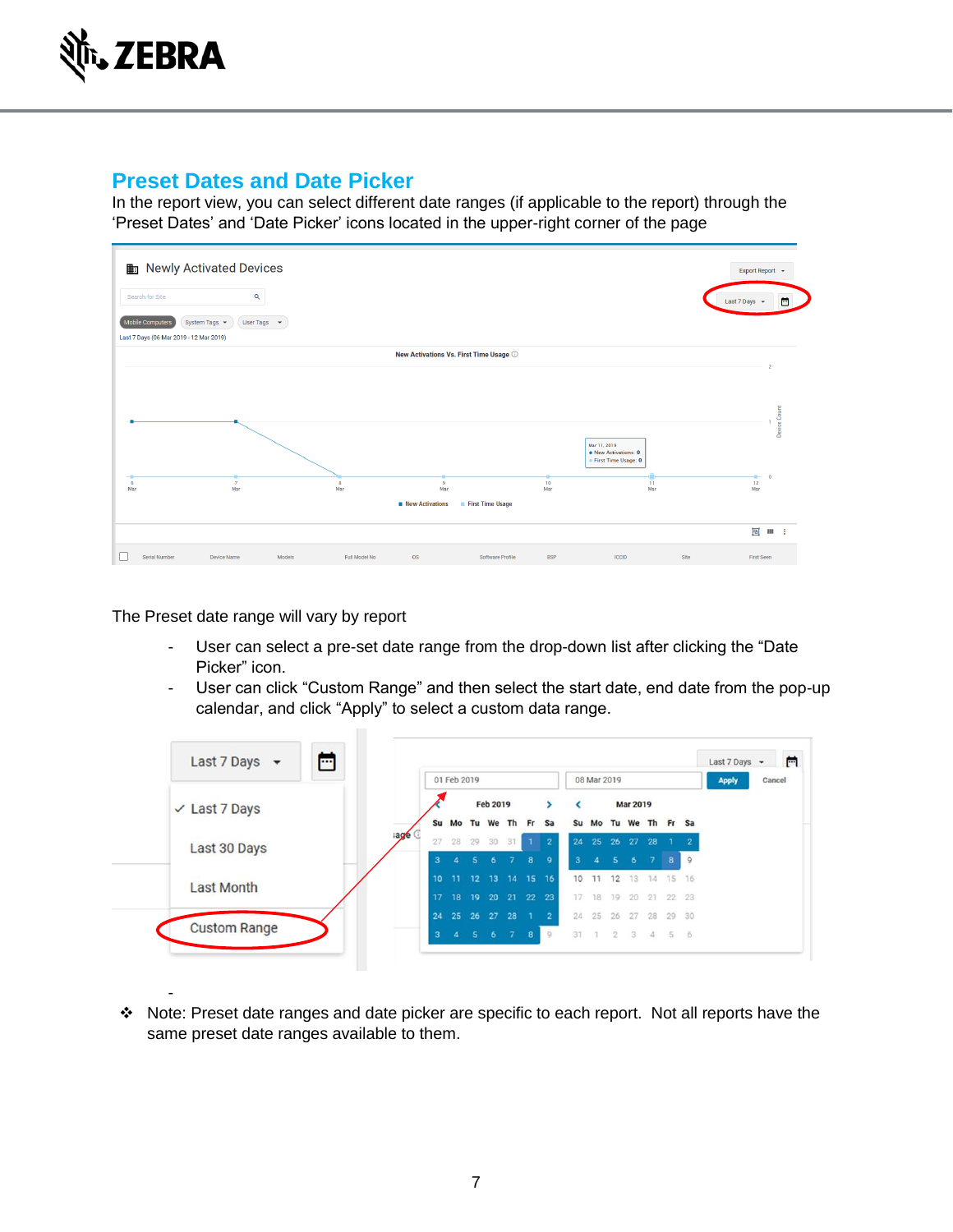

## **Data Grid**

Each report will provide a data grid section on the bottom to provide more details to the user regarding the report. The data grid has multiple columns that user can view details such as serial numbers, model, site, etc.

- 1. Data Grid Columns
	- All columns can sort in descending to ascending order or vice versa
	- All columns are searchable by activating the search box

| Click to<br>sort                                | Click to activate<br>search box |        |                      |           |
|-------------------------------------------------|---------------------------------|--------|----------------------|-----------|
| <b>Serial Number</b><br>$+$ $\equiv$<br>$\circ$ | Device Name                     | Models | <b>Full Model No</b> | <b>OS</b> |
| 10035520803022                                  | ETH_10035520803022              | MK4900 |                      | 5.0       |
| 11017522500722                                  | Add_MK4900-PSS00020             | MK4900 |                      | 5.0       |
| 12248522500554                                  | Add_MK490000007                 | MK4900 |                      | 5.0       |

2. Data Grid functions

There are 3 functions available in the right-hand corner of the data grid that affect how the data is presented on the data grid

- Grouping: allows User to aggregate the devices within the data grid by Site Name or Model.
- Show/Hide columns: allows the user to determine which columns they want visible in the data grid
- User Tagging: allows user to create, edit and assign tags to "slice and dice" devices per his/her specific needs, and remove tags from the devices when needed. For additional details regarding "User Tagging" tool, please consult the VisibilityIQ Foresight User Guide.

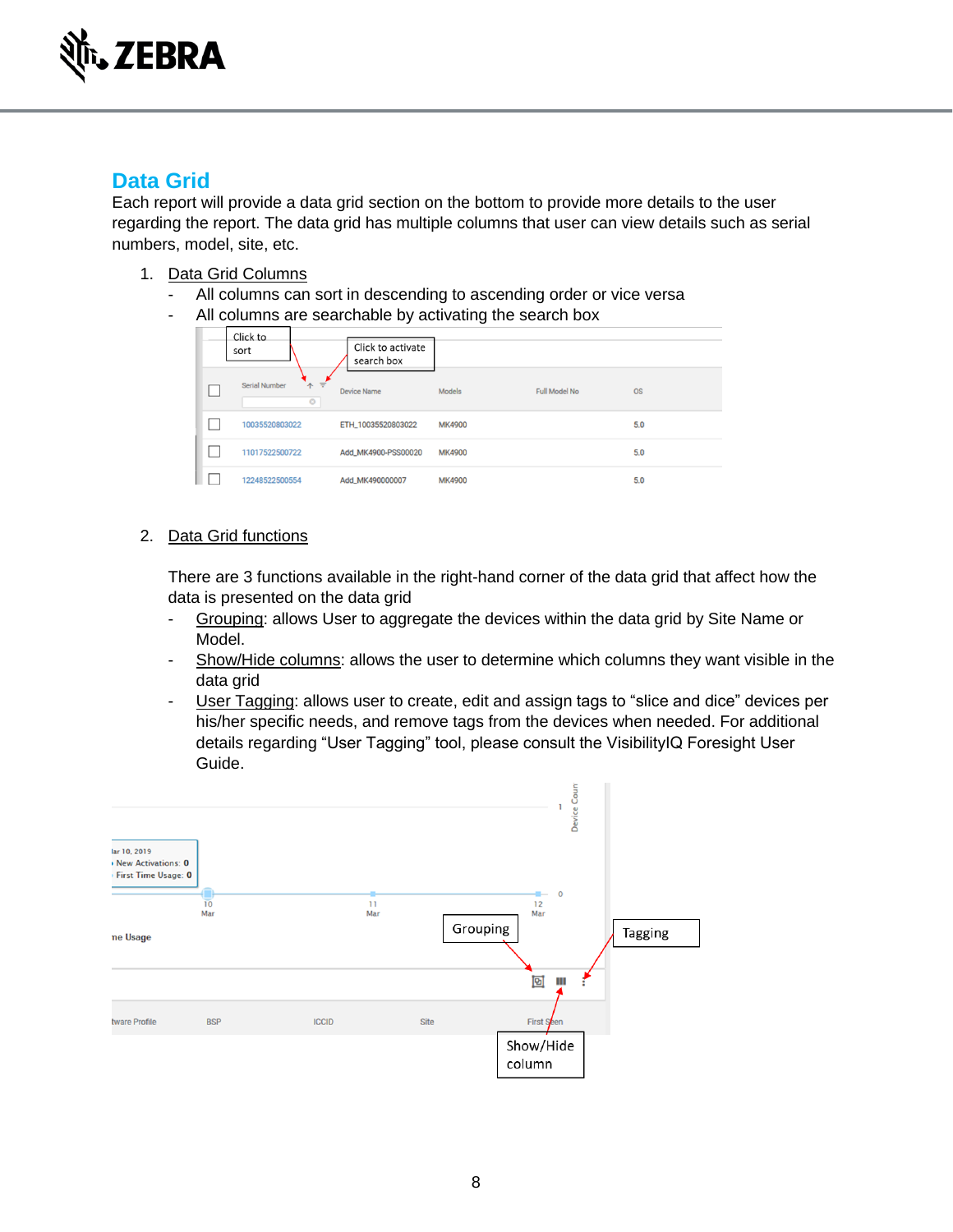

## **Report Export Function**

The 'Export' button is a feature available within each report that allows the User to export page information to a PDF or Excel spreadsheet

- 1. Click on the drop-down arrow
- 2. Select 'Excel Spreadsheet (.xls). This will export the data grid in the report to Excel.
- 3. Select Portable Document Format (.pdf). This will export the graph on the report to PDF.

| ٦                                          |                                                                                 |
|--------------------------------------------|---------------------------------------------------------------------------------|
| Export Report +                            |                                                                                 |
| Yesterday<br>$\overline{\phantom{a}}$<br>m | Export Report ▼<br>Excel Spreadsheet (.xlsx)<br>Portable Document Format (.pdf) |

#### **Color Alerts / Indicators**

Based on the threshold set by the administrator, the 'Tile' colors let you know for which ones you need to pay attention:

- Red indicates Critical Status
- Amber indicates Warning Status
- Green indicates Normal Status

For additional details regarding threshold settings, please consult the VisibilityIQ Foresight User Guide.

#### **Compatible Browsers**

- Chrome 65.0.3325 and higher
- Firefox 59.0.2 and higher
- Internet Explorer 11.0.9600 and higher